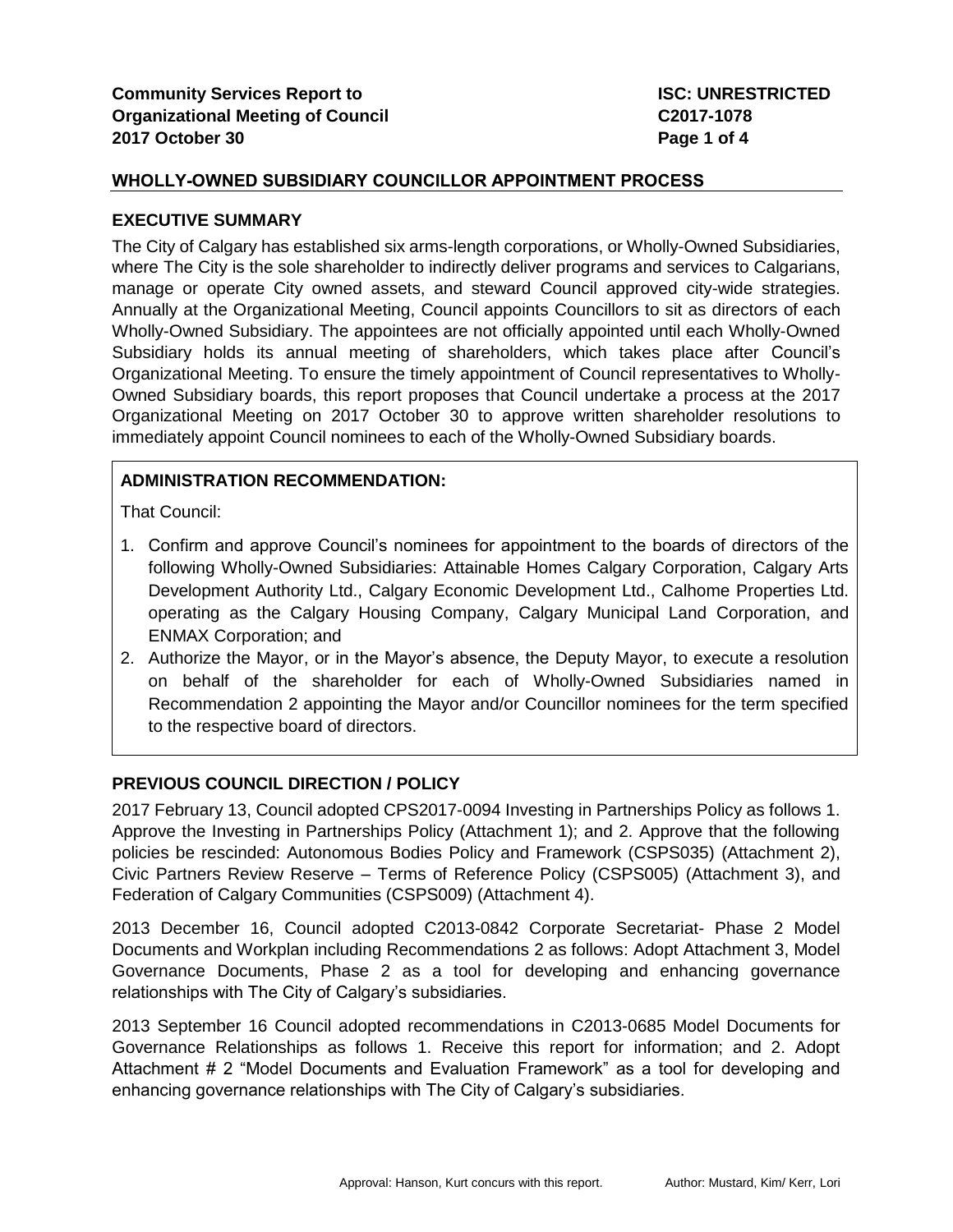2012 May 28 Council received C2012-0302 Governance Relationships Review (Confidential) for information including an overview of leading practices and a proposed framework for establishing governance relationships between The City of Calgary and its wholly-owned subsidiaries.

## **BACKGROUND**

The City has established arms-length corporations, or Wholly-Owned Subsidiaries, to indirectly deliver programs and services to Calgarians, manage and operate City owned assets, or steward city-wide strategies. Each subsidiary's operations are guided by a mandate from City Council.

As of 2017 October, The City is the sole shareholder of six corporations:

- Attainable Homes Calgary Corporation;
- Calgary Arts Development Authority Ltd.;
- Calgary Economic Development Ltd.;
- Calhome Properties Ltd (operating as Calgary Housing Company);
- Calgary Municipal Land Corporation; and
- Enmax Corporation.

The City also has a minority ownership in Calgary Technologies Inc., operating as Innovate Calgary, along with The Calgary Chamber of Commerce and the University of Calgary.

As the representatives of The City as shareholder, Council appoints all members of each subsidiary's board of directors at an annual general meeting of shareholders that is held within 15 months after the previous annual meeting. Council has traditionally appointed members of Council to the board of directors for each organization. Board members include a limited number of Council representatives:

| <b>Wholly-Owned Subsidiary</b>            | <b>Role of Council on Board</b> |
|-------------------------------------------|---------------------------------|
| Attainable Homes Calgary Corporation      | Mayor                           |
|                                           | 1 Councillor                    |
| Calgary Arts Development Authority Ltd.   | 1 Councillor                    |
| Calgary Economic Development Ltd.         | 1 Councillor                    |
| <b>Calgary Housing Company</b>            | 3 Councillors                   |
| <b>Calgary Municipal Land Corporation</b> | Mayor                           |
| <b>Enmax Corporation</b>                  | 2 Councillors                   |

# **INVESTIGATION: ALTERNATIVES AND ANALYSIS**

Annually, at the Organizational Meeting in October, Council nominates the Councillors who will serve as directors on the boards of The City's Wholly-Owned Subsidiaries. In accordance with the requirements in the *Business Corporations Act* (Alberta), the shareholder (City Council) appoints directors at their annual meeting of shareholders (AGM). Most Wholly-Owned Subsidiaries hold their AGMs starting in April. As a result, each year there may be a gap of up to six months between when a Councillor is nominated as a director to a Wholly-Owned Subsidiary board (October) by Council to when they are appointed at the annual meeting and can sit as a member of the board.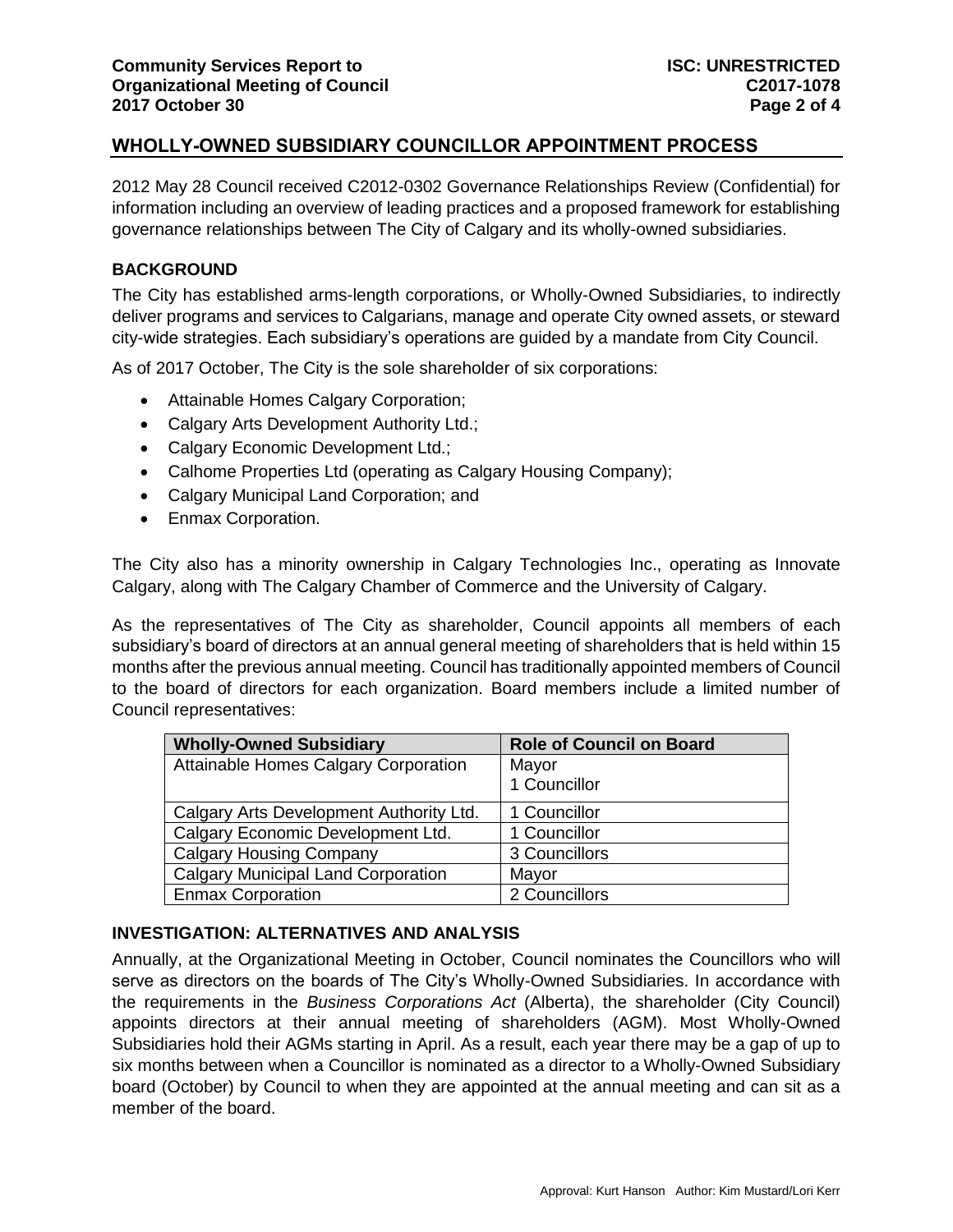Under Section 141(1) of the *Business Corporations Act* (Alberta), The City, as sole shareholder can sign a written shareholder resolution that is as valid as if it had been passed at a meeting of shareholders.

Administration is recommending that the Mayor, or in the Mayor's absence, the Deputy Mayor, be granted the authority to execute resolutions on behalf of the shareholder for each of The City's six Wholly-Owned Subsidiaries to appoint Council's 2017 board nominees. A sample resolution is included as an Attachment.

Once the 2017 Organizational Meeting is adjourned, the Mayor, as the authorized representative of the shareholder, would executive a shareholder resolution appointing each Council nominee to the appropriate Wholly-Owned Subsidiary board. A copy of the resolution would be provided to the respective Wholly-Owned Subsidiary to retain with the minutes of the meetings of shareholders.

At the 2017 October 30 Organizational Meeting, Council representatives are required for the boards of all six Wholly-Owned Subsidiaries.

### *Bylaw Amendment*

As needed, to ensure the new process is built into future practices, Administration will work with all six Wholly-Owned Subsidiaries to develop bylaw changes for shareholder approval.

### **Stakeholder Engagement, Research and Communication**

Preparation of this report included a review of Administration's previous work on governance for Wholly-Owned Subsidiaries. Each of the affected Wholly-Owned Subsidiaries, City Clerk's and the Law Department were consulted regarding the structure of the proposed resolution.

### **Strategic Alignment**

The recommendations align with Action Plan's priority of a Well Run City by seeking an approach to appointments to Wholly-Owned Subsidiary boards that avoids long time delays between Council approving nominees and appointment to the board at each organization's AGM.

The proposal also aligns and builds on Council approved work launched in 2012 to implement consistent governance best practices for The City's Wholly-Owned Subsidiaries based on an approved Framework of Principles for Governance Relationships (C2012-0498).

# **Social, Environmental, Economic (External)**

The City established its Wholly-Owned Subsidiaries to provide key programs and services that meet the needs of Calgarians including affordable and below market housing; electricity, natural gas, and renewable energy; economic development and other services. Supporting effective governance through timely appointments to Wholly-Owned Subsidiary boards provides shareholder direction in a consistent manner to continue to effectively serve Calgarians.